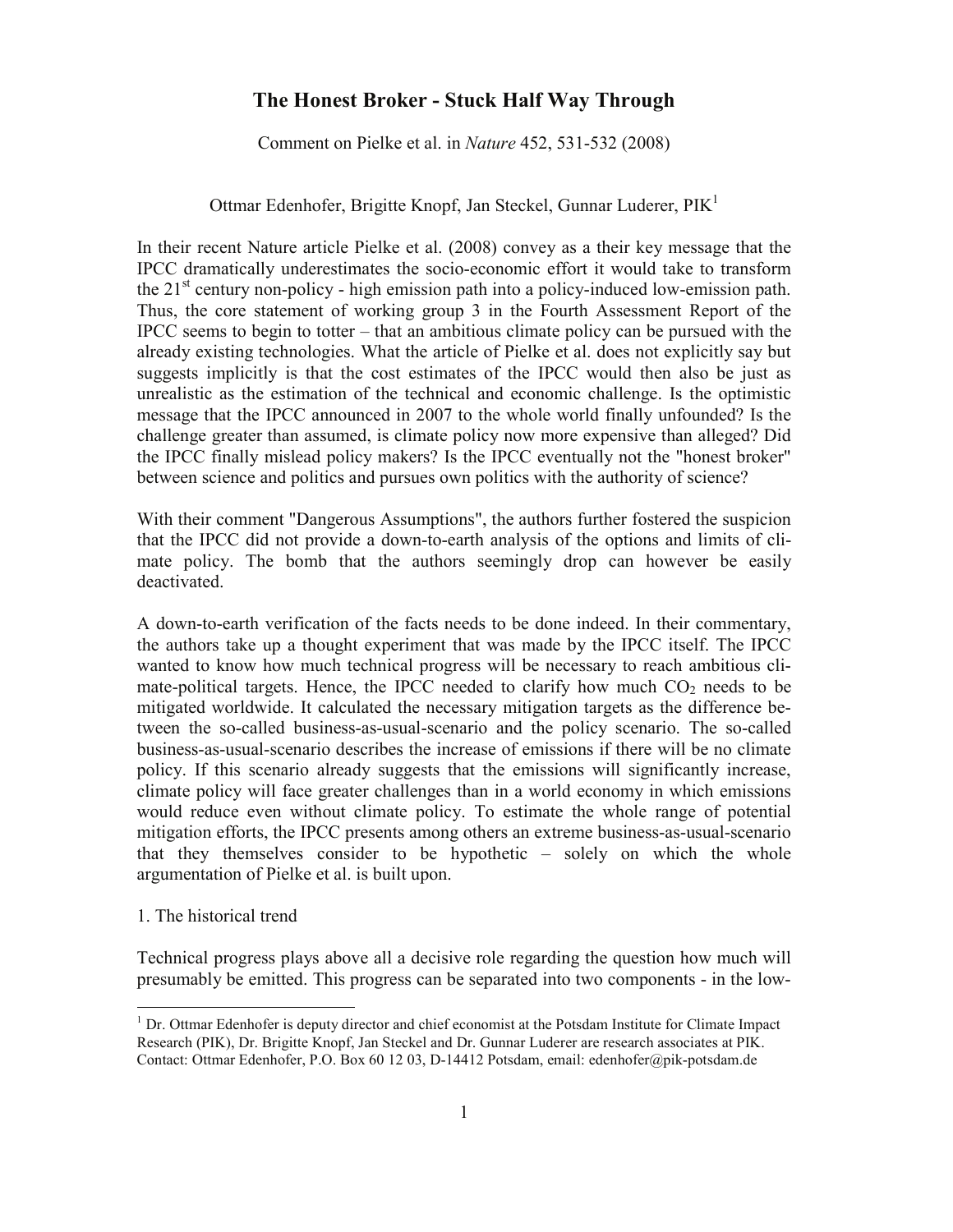ering of the energy and the carbon intensity. Figure 1 shows the historical trend of the last three decades.



*Figure 1: The historical trend of economic growth, population development, energy and carbon intensity. IEA 2007* 

The energy intensity describes how much energy is necessary to produce one unit social product; the coal intensity describes how much  $CO<sub>2</sub>$ -emission is produced per unit primary energy. If people find a lifestyle where they waste less energy, e. g. by better building insulation, energy intensity will decrease; if coal, oil and gas are replaced by renewable energies or by nuclear energy, carbon intensity will decrease. This technical progress is described as a "autonomous" technical progress, since it would even then have an effect if no climate policy was pursued. The majority (75 %) of the energy scenarios used by the IPCC assumes a 0.6% autonomous decrease of energy intensity per year in the next century. This is a low growth rate compared to the historical trend of the last thirty years. Since historically seen, the energy intensity has annually decreased by even 1.1% which can be derived from Figure 1. In this respect, the scenarios referred by the IPCC are much more conservative than the historical experience suggests. $<sup>2</sup>$ </sup>

On the other hand, we can agree with Pielke et al. that there are definitely alarming developments in China that suggest that the autonomous technical progress may be slower in the future than the historical trend. Neither the carbon nor the energy intensity has for instance decreased in China in the years 2001-2004 (see Figure 2). Worldwide the development of energy intensity shows for the years 2001-2004 the same increasing trend as in China. This is due to the fact that China's  $CO<sub>2</sub>$ -emissions trend seems to dominate

<sup>&</sup>lt;sup>2</sup> IPCC, FAR, WG III, 219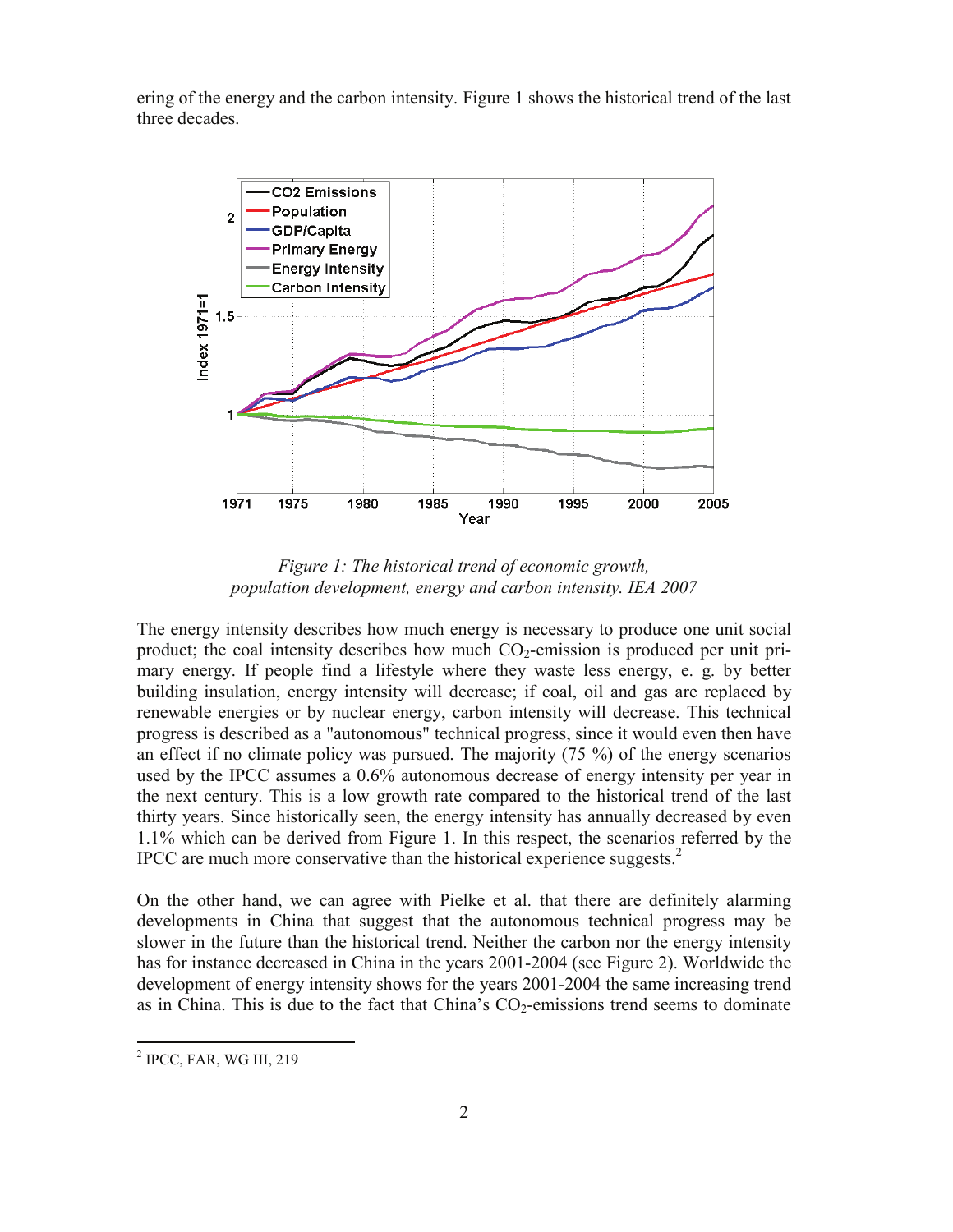the worldwide trend as they contribute to nearly half of the worldwide growth of  $CO<sub>2</sub>$ emissions. On longer time scales, however, the rapid growth of GDP in China and India is by far the most important reason for the growth emission in emissions, an issue that is not considered in Pielke et al.'s analysis.

The increasing use of brown coal in power plants with low levels of efficiency, the high economic growth and the increasing energy demand led in 2004 to the highest growth rates of  $CO<sub>2</sub>$ -emissions that have been measured during the last 30 years. It is however not very likely that the growth of energy intensity will continue like this in China as it could have been expected since 2002 (see Figure 2), the energy efficiency e. g. already increased in 2005. Moreover, the Chinese government has formulated its target to reach a further increase of the energy efficiency by 20% until 2010.

In the light of Pielke et al. it needs to be discussed if there will be a break in the development of the worldwide energy system compared to the historical trend. On the basis of the data for the 5-year period 2000 to 2005 a trend reversal cannot be attested neither in China nor worldwide. This implies that Figure 2 of their article cannot be reproduced with our data<sup>3</sup>.

It is interesting to note that the other important emerging economy – India – does not show the decreasing trend of energy efficiency. Quite the contrary, the increase in energy efficiency seems to grow over the last years. For the USA and Europe, this trend of increase remains the same or slightly slows down, respectively.

Whereas we have shown that there are hints that the future development of energy intensity will be in line with the observed trend, there could be a trend reversal with respect to carbon intensity. Worldwide, carbon intensity is increasing similarly as in China in the period 2001-2005 (Figure 2). The same trend can be observed for India and the USA; for Europe, the decrease of carbon intensity is slowing down. In contrast to the analysis of the energy intensity, the year 2005 does in this case not bring it back on the track.

Analysing the different components of energy carriers that influence carbon intensity, it becomes obvious that on the world level the reason for increasing carbon intensity is mainly the use of coal (see Figure 3). As in the last four years, the use of oil already decreases. This could be a first hint that due to the high oil price, the energy system switches to coal instead of oil what brings about an increase in emissions. The trend to coal in the last years can also be identified for China and India. Whereas in Europe the share of renewables has been increasing since the late eighties, the share of renewable energy decreased in China and India nearly over the whole period 1971-2005, likely due to the decreasing significance of traditional biomass in the context of the general transformation of the energy system and the growing electrification of rural areas.

<sup>&</sup>lt;sup>3</sup> For the decomposition we use IEA primary energy data and the IPCC conversion factors from the individual primary energy carriers to  $CO<sub>2</sub>$ -emissions.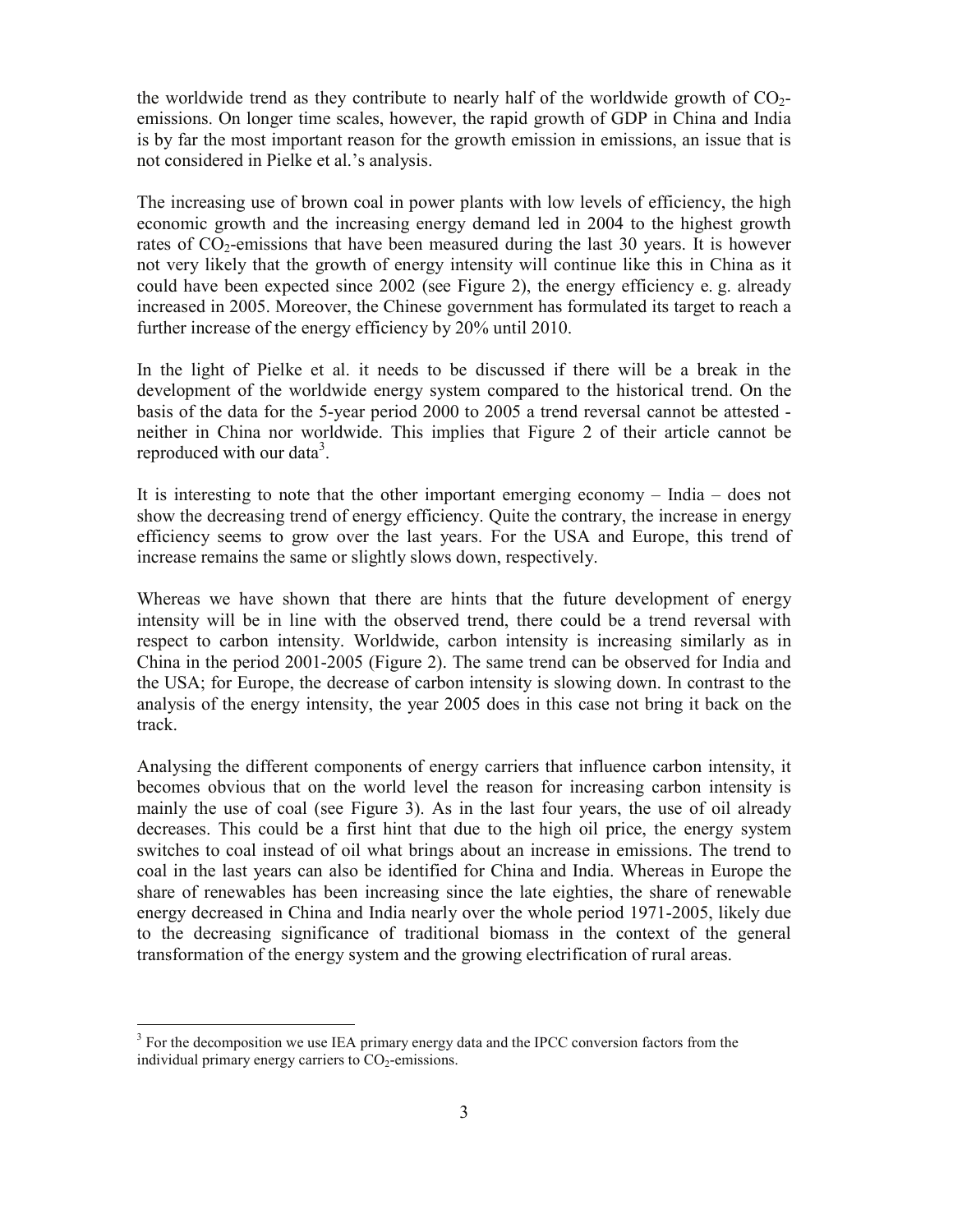This decomposition analysis lets us conclude that, in order to achieve a decoupling of economic development and emission growth, the focus should be on both: the development of energy intensity and carbon intensity. Moreover, the decomposition of the different drivers of the carbon intensity gives a more sophisticated picture of the transformation of the energy system that is currently going on. The development of carbon intensity is therefore indeed worrying.



*Figure 2: The development of the energy system for (a) China, (b) India, (c) USA, (d) Europe, (e) the World. The annual change of CO<sub>2</sub>-emissions is attributed to the respective change of the driving forces population, GDP per capita, energy intensity and carbon intensity. Calculated by PIK 2008.*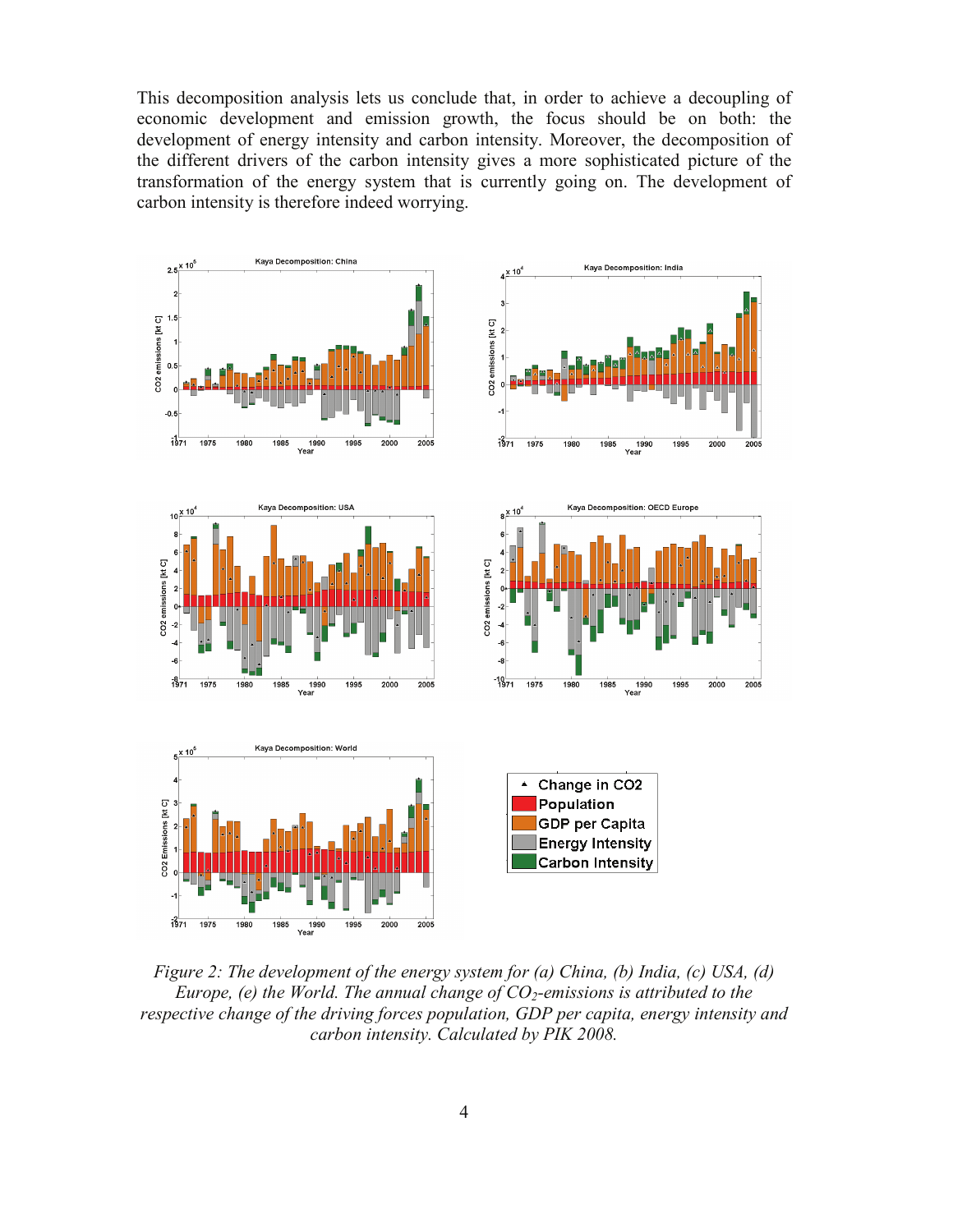

*Figure 3: The development of carbon intensity for (a) China, (b) India, (c) USA, (d) Europe, (e) the World. The contribution of carbon intensity to the change in annual CO2 emissions can be attributed to changes in the relative contribution of the energy carriers coal, natural gas, crude oil, nuclear, hydro and other renewables. Note that in case of decreasing shares of carbon-free technologies (renewables, hydro, nuclear) an increase*  of carbon intensity and thus CO<sub>2</sub>-emissions is induced. Calculated by PIK 2008.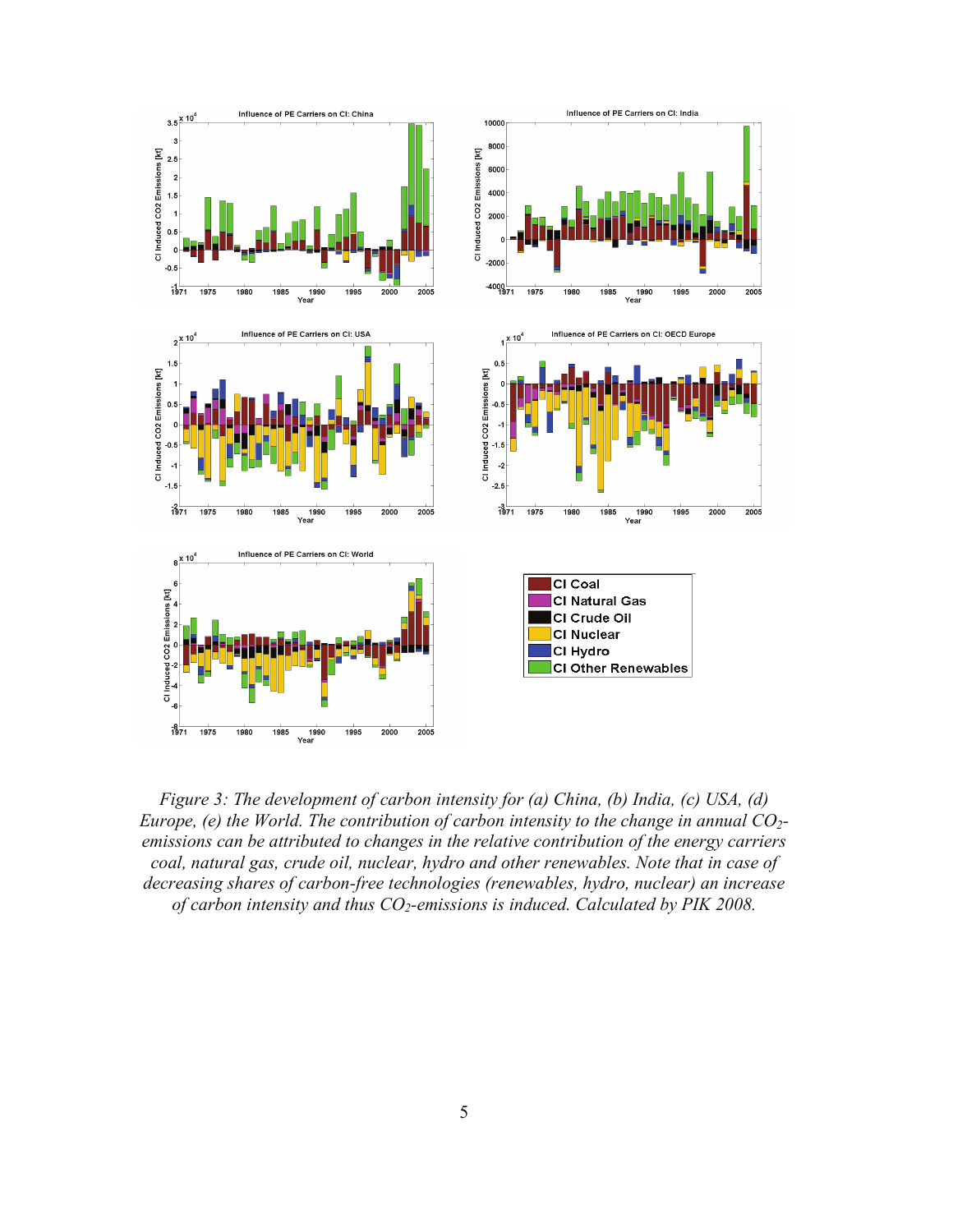#### 2. Mitigation costs and strategies

The reason for increased energy efficiency and declining carbon intensity may be the same – rapidly increasing oil and gas prices on the one hand and a coal price increasing at a slower rate on the other hand. The increasing oil price is the reason for China's government to put emphasis on efforts to increase energy efficiency again. For the Chinese government high growth rates of resource consumption are a burden, for the Chinese economy in as much as the prices for coal, oil and gas will increase. At the same time an increasing oil price may lead to a substitution of oil and gas by coal. At prices of 40 \$ per barrel, coal to liquid becomes an important option. The US and the Chinese government have invested in coal to liquid in order to become more independent from oil imports. The assumption that these substitution processes will not increase the coal price as much as oil and gas prices is especially due to the fact that the stocks of coal are very much larger than the stocks of oil and gas. As the comparison between Figure 4a and 4b shows, the business-as-usual-emissions will be lower in the case of high oil and gas prices. Pielke et al. therefore exaggerate immoderately if they assume that the hypothetic scenario of the IPCC, in which the carbon and energy intensity is frozen on today's level, is the most likely future scenario.



*Figure 4: Mitigation strategies under different assumptions about the development of fossil resource prices 4a and 4b. Calculated by PIK 2008.*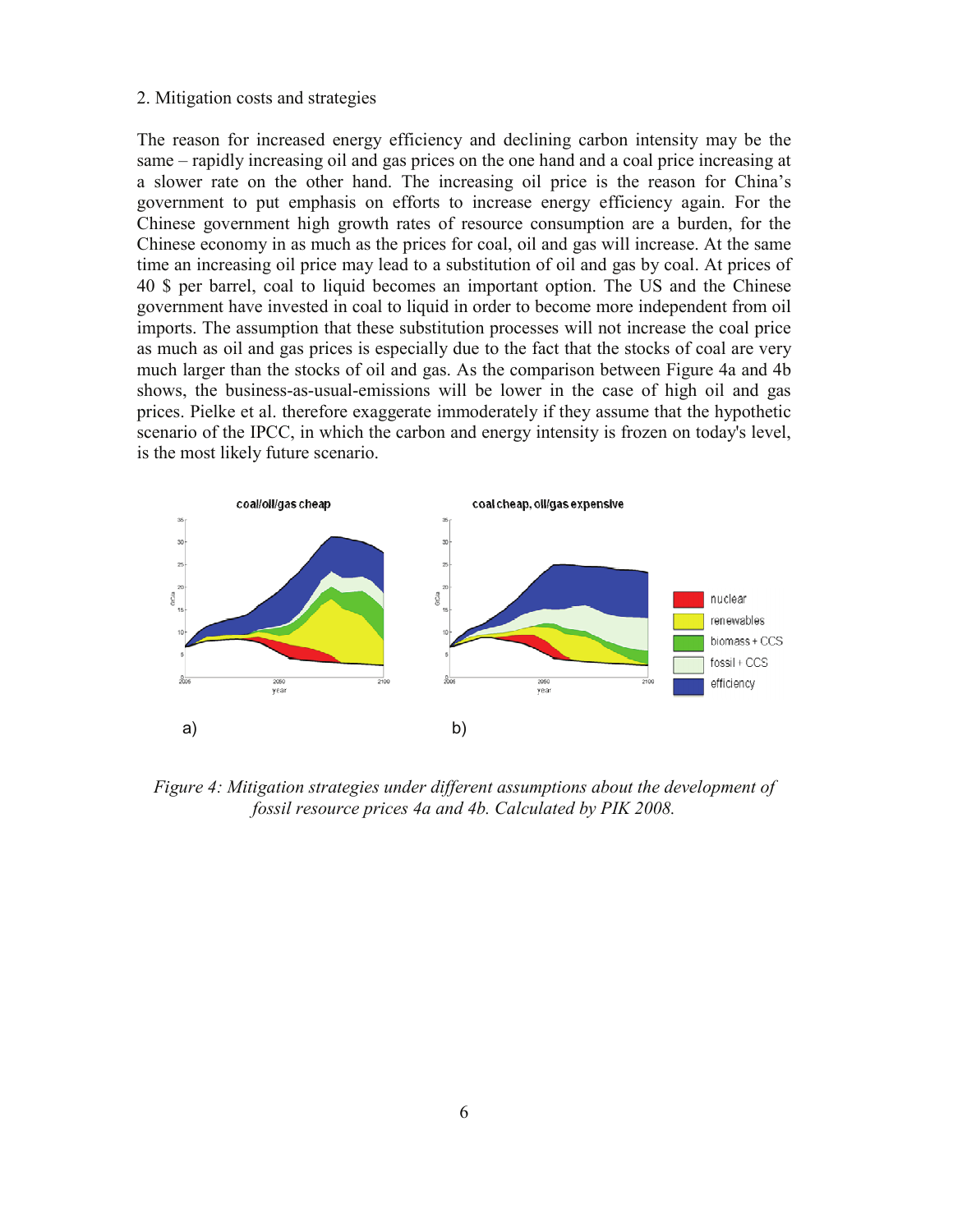The economically optimal mitigation strategies will thus also change: The increase of energy efficiency will become more important as well as carbon capturing and sequestration which supports the opinion that the development of fossil resource prices will make the energy system more efficient with lower emissions even without climate policy since the scarcity of fossil resources is more perceivable in their prices than in the last thirty years. The IPCC will do well to test its scenarios in the light of new experiences. Particularly the rapid economic development of emerging countries like China and India must be taken into account. If the authors had wanted to point out to this fact, this would have been much appreciated. The statement however that the IPCC is too optimistic on technological progress is unfounded since it is much more conservative than the historical trend suggests. Beyond this statement, the authors however mislead the readers if they pretend that the hypothetic scenario of the IPCC of a constant energy and coal intensity is also economically and technically plausible. The construction of business-as-usualscenarios is anyhow only the first step; the more important step is the calculation of policy scenarios, since these can only clarify the question at which cost the worldwide energy system can be rebuilt.

#### 3. The honest broker - Stuck half way through

And here the analysis of the authors is stuck half way through. As can be shown in 4a and 4b, the question how much technical progress can be induced by climate policy is more decisive for the estimation of emissions and thus their economic costs. Important research results were obtained here during the last years which the authors could have easily learnt from the IPCC report. This research work explicitly shows that a reasonable climate policy is definitely able to induce technical progress that is necessary to stabilise the atmospheric concentration on a level of 450 ppm  $CO<sub>2</sub>$  at moderate costs. It is therefore absolutely unquestionable that the assumptions about the autonomous technical progress considerably influence the mitigation costs. Figure 5 shows that different rates of technical progress are generated for different resource prices. If coal, oil and gas are cheap, investments in the increase of energy efficiency and the lowering of carbon intensity are relatively small; in the case of climate policy, relatively much needs to be invested which is reflected in higher mitigation costs. A model comparison however could demonstrate that mitigation costs are also then relatively low if a low autonomous technical progress is assumed.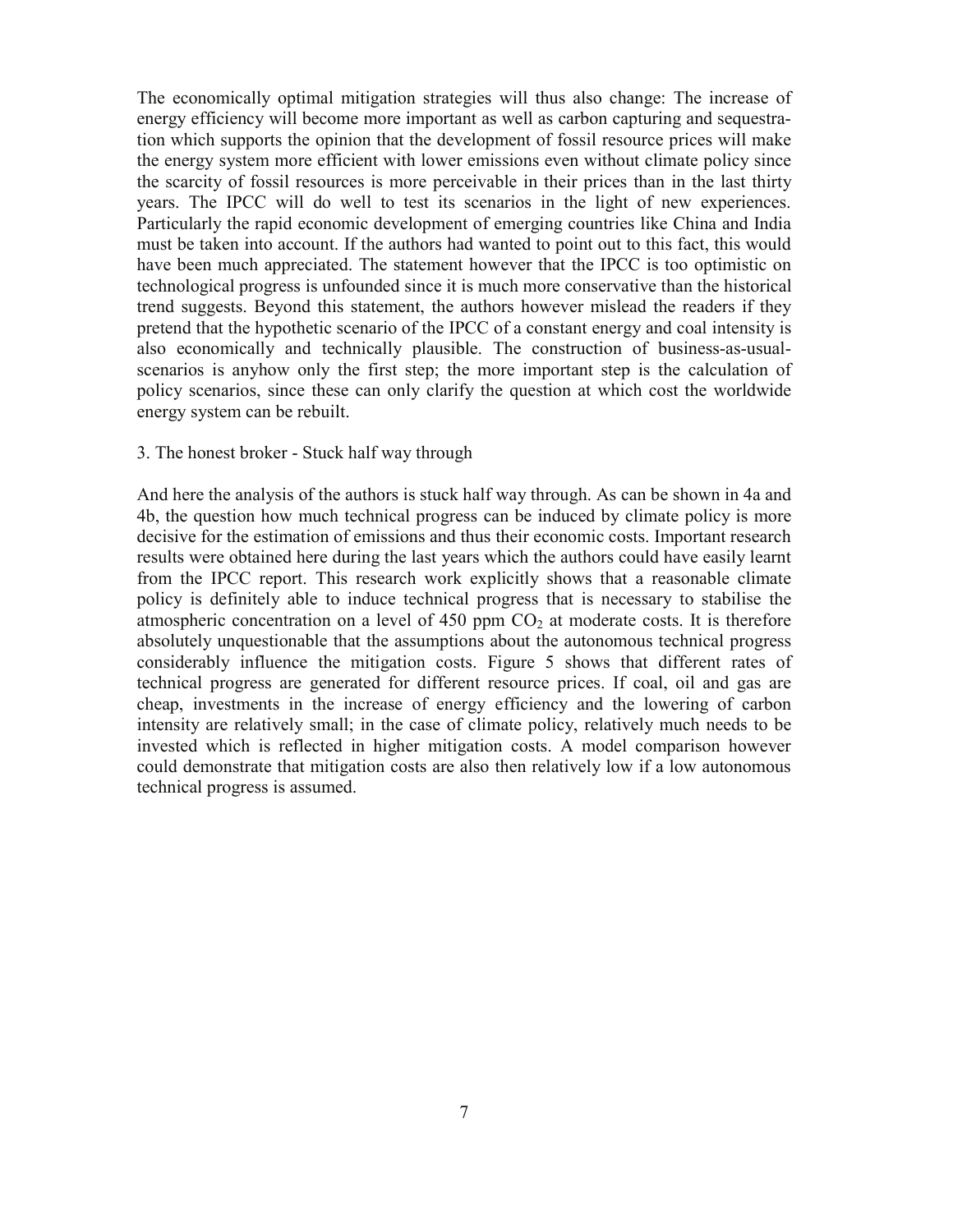

*Figure 5 shows the economic costs - measured as percental losses in the world social product produced by climate policy. Different price paths are assumed here for coal, oil and gas. Moreover, those costs were calculated here that incur if different options are not available.* 

The fact that "much" technical progress needs to be induced by climate policy does nowhere near mean that this also needs to be expensive. Three economic effects primarily support this fact: First, many bottom-up-studies, as for instance the ones of McKinsey, show that substantial  $CO<sub>2</sub>$ -savings can be realised at negative costs. This mainly concerns measurements to increase energy efficiency. Second, many mitigation technologies become cheaper by learning-by-doing. Third, and this effect has already been mentioned, climate policy does not become more expensive with increasing prices of fossil energy sources but cheaper which is also true if the price for coal increases slower than the prices for gas and oil. This is because declining fossil energy sources make a rebuilding of the energy system already inevitable which however needs to take place more rapidly due to climate policy reasons. Therefore, many cost estimates on the basis of different methods result in the fact that the mitigation costs amount to approx. 1-3% of the world national product if the atmospheric concentration should be stabilised at  $450$  ppm  $CO<sub>2</sub>$ . The IPCC itself emphasizes how important the topic "Induced Progress" will be in the future. Their thought experiment to which Pielke et al. refer to should exactly show this. Most of the models of the IPCC, however, estimate that the autonomous technical progress is more conservative than this corresponds with the historical trend. Pielke et al. however allege something completely different: The IPCC is too optimistic measured against historical experiences. There could however be no question of it if the last decades were included in